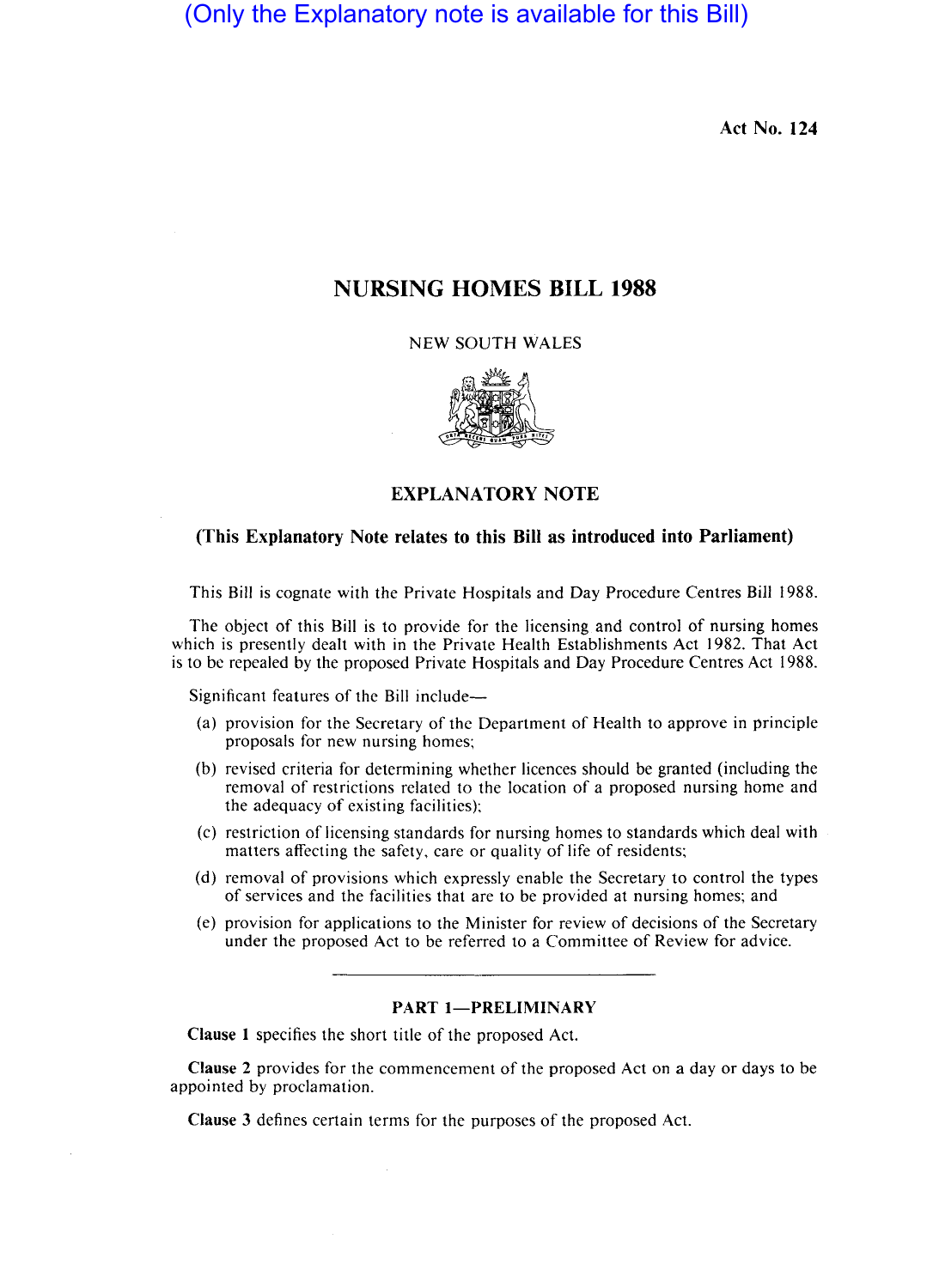*Nursing Homes 1988* 

### PART 2-LICENSING OF NURSING HOMES

### Division 1-Licensing standards

Clause 4 enables licensing standards to be prescribed by regulation with respect to any matter relating to the safety, care or quality of life of residents at nursing homes.

#### Division 2-Applications for and issue of licences

Clause 5 enables a person who proposes to conduct a new nursing home to apply to the Secretary of the Department of Health for a licence for that nursing home. An applicant must provide with the application such documents or other information relating to the proposed nursing home as are required by the prescribed application form.

Clause 6 requires the Secretary to either approve the application for a licence in principle or refuse the application. The Secretary may, when granting approval in principle, impose conditions, including cohditions relating to the construction and design of the proposed nursing home and submission to the Secretary of a development timetable. Clause 6 also provides that the Secretary may refuse an application for a licence-

- if an applicant is not a fit and proper person to be a licensee; or
- if the Secretary is satisfied that the nursing home is not capable of being conducted in accordance with relevant licensing standards.

Clause 7 provides that an approval of an application in principle is effective for a period of I year, but authorises the Secretary to extend the approval for further periods of up to I year. '

Clause 8 provides for the Secretary to grant an application for a licence which the Secretary has approved in principle after the construction or alteration of any building to which the application relates has been completed. The Secretary may refuse an application at this stage only if the approval in principle has expired, any construction or alteration has not been carried out in laccordance with that approval or a condition of the approval has not been complied with.

Clause 9 enables the Secretary to issue a temporary licence.

### Division 3-Provisions relating to licences

Clause 10 provides for the regulations to prescribe classes of nursing homes.

Clause 11 requires a licence to specify (among other matters) the class or classes of nursing homes in respect of which the licence is issued and the maximum number of residents who may be accommodated overnight at the nursing home at any one time (which is determined by the Secretary).

Clause 12 authorises the Secretary to impose conditions on licences.

Clause 13 provides that a licence (other than a temporary licence) remains in force until cancelled.

Clause 14 requires the licensee of a nursing home to pay an annual licence fee.

Clause 15 empowers the Secretary to transfer a licence for a nursing home to a person who intends to conduct the nursing home.

Clause 16 makes it an offence to alter or extend a nursing home without the approval of the Secretary.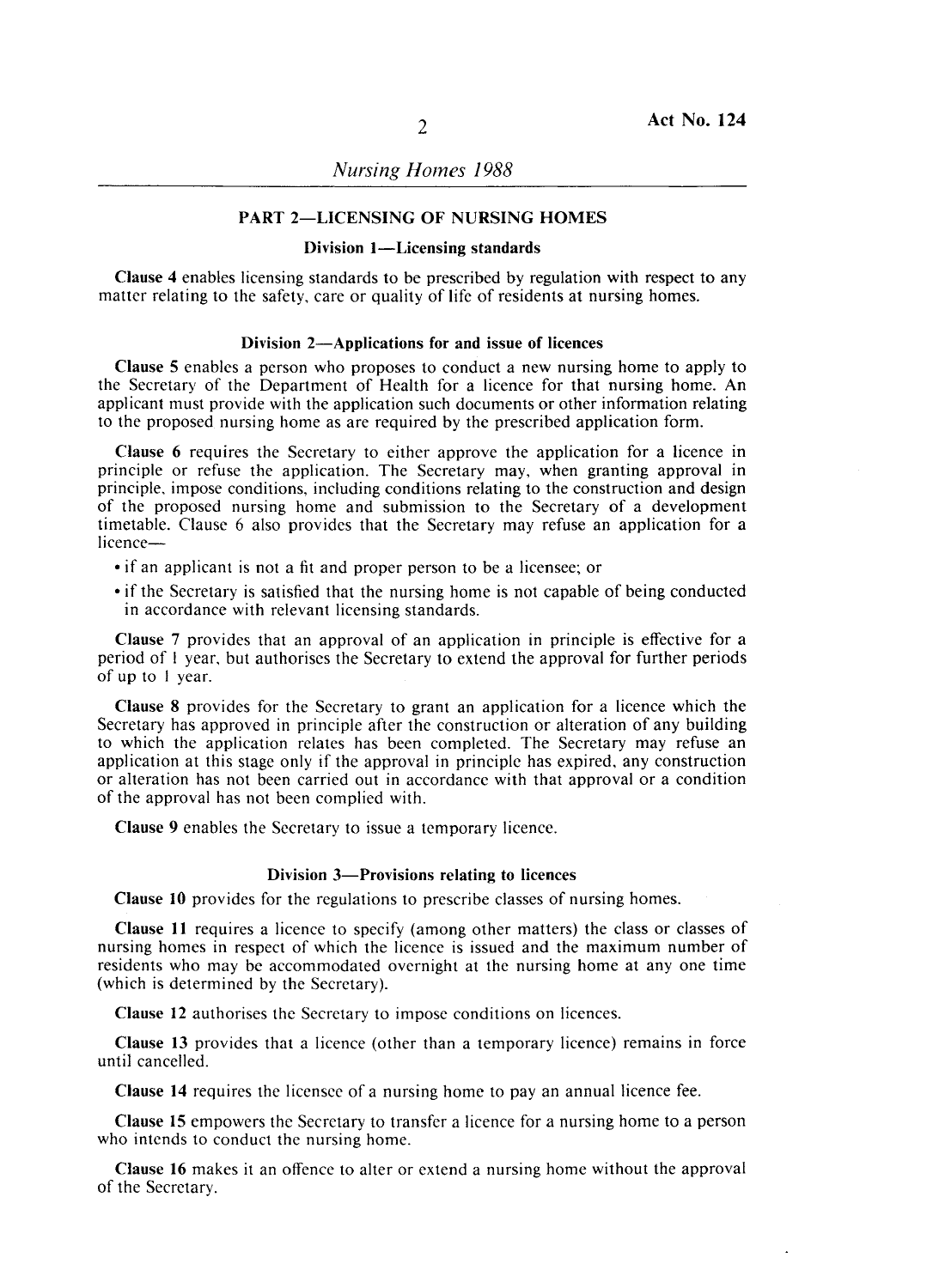Clause 17 empowers the Secretary to require repairs, maintenance, alterations, extensions or improvements to be made to a nursing home. The maximum penalty for a failure to comply with a requirement of the Secretary is \$2,000.

Clause 18 authorises the Secretary to amend a licence for a nursing home either on the written application of a licensee or if the Secretary considers it necessary.

#### Division 4-General provisions relating to applications for licences etc.

Clause 19 authorises the Secretary to require a person who makes an application under the proposed Act to provide the Secretary with additional information necessary to determine the application.

Clause 20 requires the Secretary. when refusing an application under the proposed Act, to give written reasons for the refusal.

Clause 21 requires the Secretary to publicly advertise certain applications under the proposed Act before determining them.

Clause 22 allows an applicant to amend an application under the proposed Act with the Secretary's approval.

### Division 5-Review of decisions of Secretary

Clause 23 defines "decision of the Secretary" for the purposes of the proposed Division. The term includes a decision of the Secretary to refuse an application under the proposed Act. a determination of the conditions of a licence or the classes of nursing homes in respect of which a licence is issued. and a decision of the Secretary to require a licensee to carry out repairs or improvements to a nursing home.

Clause 24 provides for the appointment of a Chairperson of Committees of Review by the Minister. (The Chairperson is to be Chairperson of each Committee of Review required to be established by clause 25).

Clause 25 confers on a person adversely affected by a decision of the Secretary a right to apply to the Minister for a review of that decision. On receipt of such an application for review. the Minister must forward it to the Chairperson of Committees of Review who must establish a Committee of Review.

Clause 26 provides that a Committee of Review is to consist of the Chairperson of Committees of Review and 3 other persons appointed by the Chairperson to represent. respectively. the interests of the nursing home industry. the health care professions and consumers.

Clause 27 requires a Committee of Review. after investigating an application for review. to provide a written report to the Minister setting out its recommendation as to whether the Minister should allow the application and the reasons for its recommendation.

Clause 28 provides for the Minister. after considering the report of the Committee of Review. to confirm the Secretary's decision, or to revoke it and, in the case of a decision to refuse an application. direct the Secretary to grant the application concerned. The Secretary is required to give effect to the Minister's direction.

Clause 29 enables the Minister or a Committee of Review to require an applicant for review of a decision of the Secretary to undertake to provide any relevant additional information and to allow access to the licensed nursing home or proposed nursing home.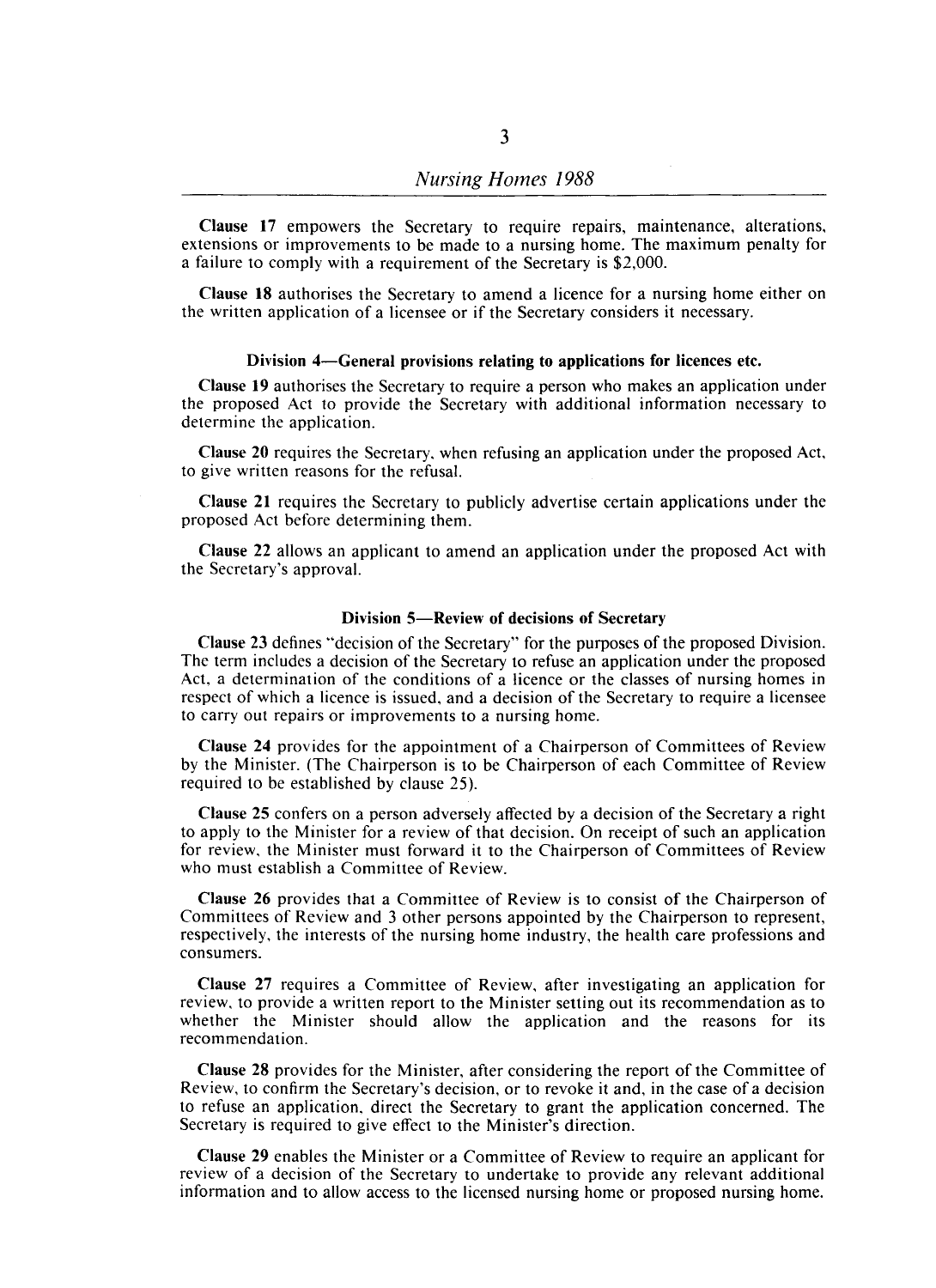#### Division 6-Cancellation of licences

Clause 30 authorises the Secretary to cancel the licence for a nursing home without holding an inquiry or giving notice to the licensee in the following circumstances:

the licensee requests that the Secretary cancel the licence;

the premises to which the licence relates are no longer being used as a nursing home of a class in respect of which the licence was issued;

the licence is a temporary licence.

Clause 31 authorises the Secretary to cancel the licence for a nursing home in other specified circumstances, but only after giving the licensee notice, reasons for the proposed cancellation and an opportunity to make submissions to the Secretary. The Secretary may appoint a person to hold an inquiry into the matter, before determining whether or not to cancel the licence.

Clause 32 confers on a licensee a right of appeal to the District Court against a decision of the Secretary to cancel the licensee's licence (except under clause 30).

## PART 3-CONDUCT OF NURSING HOMES

Clause 33 makes it an offence (the maximum penalty for which is \$10,000) to conduct a nursing home without a licence.

Clause 34 makes transitional arrangements to apply on the death of a licensee.

Clause 35 prohibits a nursing home from being used for any purpose other than a purpose permitted by its licence or a purpose prescribed by the regulations.

Clause 36 makes it an offence for a licensee of a nursing home to allow the number of residents at the nursing home to exceed the maximum number specified in the licence.

Clause 37 requires the appointment in a nursing home of a chief nurse who is responsible for the care of residents. The licensee of the nursing home must notify the Secretary of the name and qualifications of the chief nurse.

Clause 38 makes it an offence for the licensee or an employee of a nursing home to use the title "matron" or "director of nursing" unless the licensee or employee is the chief nurse.

Clause 39 requires a licensee of a nursing home to ensure that a registered nurse is on duty at all times in the nursing home.

Clause 40 prohibits the licensee of a nursing home from using the title "hospital" in relation to the nursing home.

Clause 41 requires the licensee of a nursing home to ensure that a register of residents is kept at the nursing home and that certain particulars are recorded in the register.

Clause 42 requires the licensee of a nursing home to ensure that a copy of the proposed Act and regulations is available at all times to the chief nurse of the nursing home.

### PART 4-MISCELLANEOUS

Clause 43 makes it an offence for a medical practitioner to refer a patient to, or provide treatment to a patient at, a nursing home in which he or she has a pecuniary interest without first disclosing that interest to the patient.